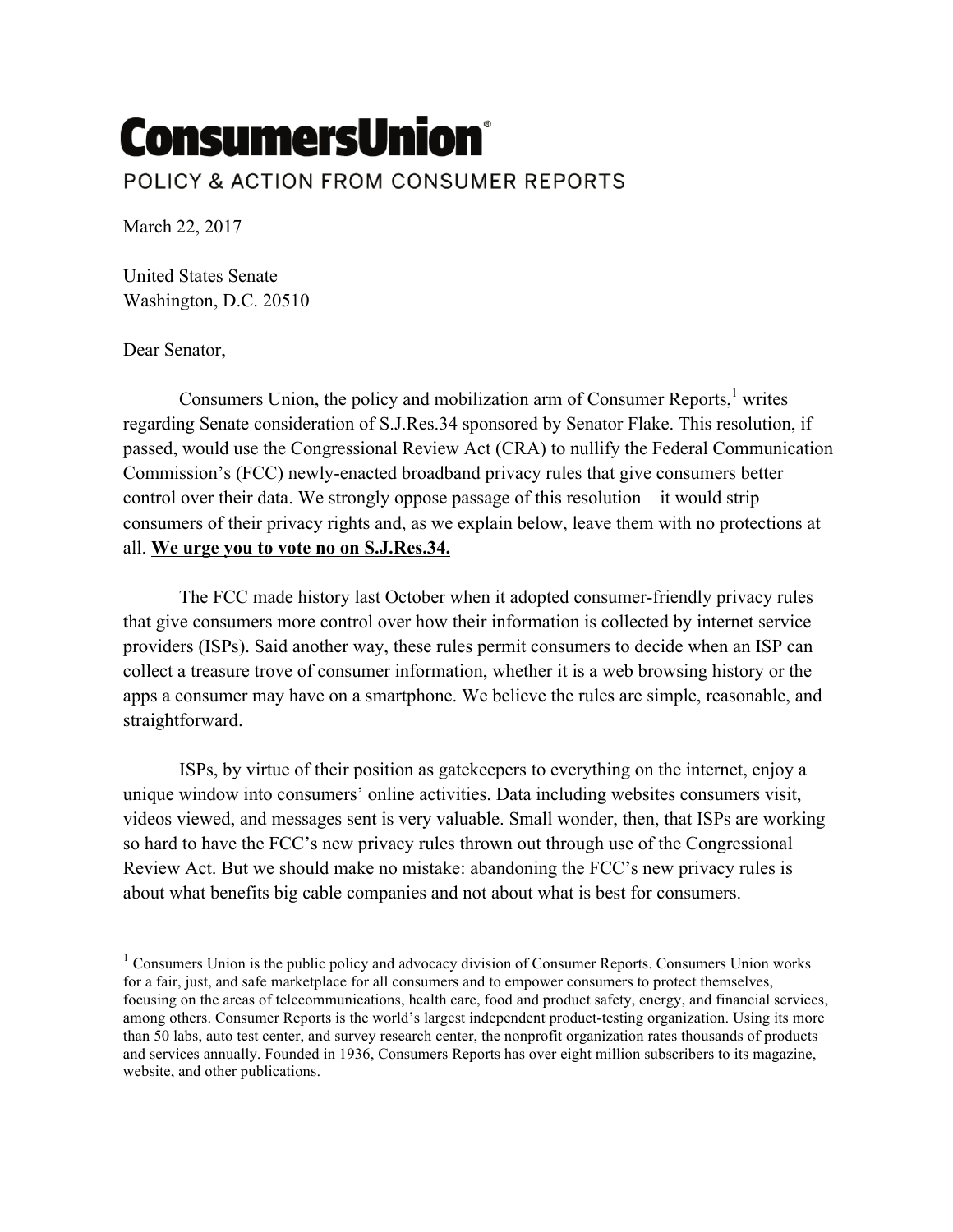Many argue the FCC should have the same privacy rules as those of the Federal Trade Commission (FTC). FCC Chairman Ajit Pai went so far as to say "jurisdiction over broadband providers' privacy and data security practices should be returned to the FTC, the nation's expert agency with respect to these important subjects, $\frac{1}{2}$  even though the FTC currently possesses *no* jurisdiction over the vast majority of ISPs thanks to the common carrier exemption<sup>3</sup>—an exemption made stricter by the Ninth Circuit Court of Appeals in last year's *AT&T Mobility* case.<sup>4</sup> We have heard this flawed logic time and time again as one of the principal arguments for getting rid of the FCC's strong privacy rules. Unfortunately, this is such a poor solution that it amounts to no solution at all.

For the FTC to regain jurisdiction over the privacy practices of ISPs, the FCC would first have to scrap Title II reclassification—not an easy task which would be both timeconsuming and subject to judicial review, and jeopardize the legal grounding of the *2015 Open Internet Order*. Congress, in turn, would have to pass legislation to remove the common carrier exemption, thus granting the FTC jurisdiction over those ISPs who are common carriers. We are skeptical Congress would take such an action. Finally, the FTC does not enjoy the same robust rulemaking authority that the FCC does. As a result, consumers would have to wait for something bad to happen before the FTC would step in to remedy a violation of privacy rights. Any fondness for the FTC's approach to privacy is merely support for dramatically weaker privacy protections favored by most corporations.

There is no question that consumers favor the FCC's current broadband privacy rules. Consumers Union launched an online petition drive last month in support of the Commission's strong rules. To date, close to 50,000 consumers have signed the petition and the number is growing. Consumers care about privacy and want the strong privacy protections afforded to the them by the FCC. Any removal or watering down of those rules would represent the destruction of simple privacy protections for consumers.

Even worse, if this resolution is passed, using the Congressional Review Act here will prevent the FCC from adopting privacy rules—even weaker ones—to protect consumers in the future. Under the CRA, once a rule is erased, an agency cannot move forward with any "substantially similar" rule unless Congress enacts new legislation specifically authorizing it. Among other impacts, this means a bare majority in the Senate can void a rule, but then

 

<sup>2</sup> Statement, Office of Chairman Pai, *FCC Chairman & FTC Chairman on Protecting Americans' Online Privacy* (March 1, 2017), https://www.fcc.gov/document/fcc-chairman-ftc-chairman-protecting-americansonline-privacy<br><sup>3</sup> Section 5(a)(2) of the Federal Trade Commission Act authorizes the FTC to "prevent persons, partnerships, or

corporations, except…common carriers subject to the Acts to regulate commerce…from using unfair methods of competition in or affecting commerce and unfair or deceptive acts or practices in or affecting commerce." This subsection created the "common carrier exemption" which precludes the FTC from regulating common carriers. The legal definition of a common carrier includes most major telecommunications operators and ISPs.

<sup>4</sup> *Federal Trade Commission v. AT&T Mobility LLC,* \_\_\_F. Supp. 3d\_\_\_ No.15-16585 (9th Cir. 2016)